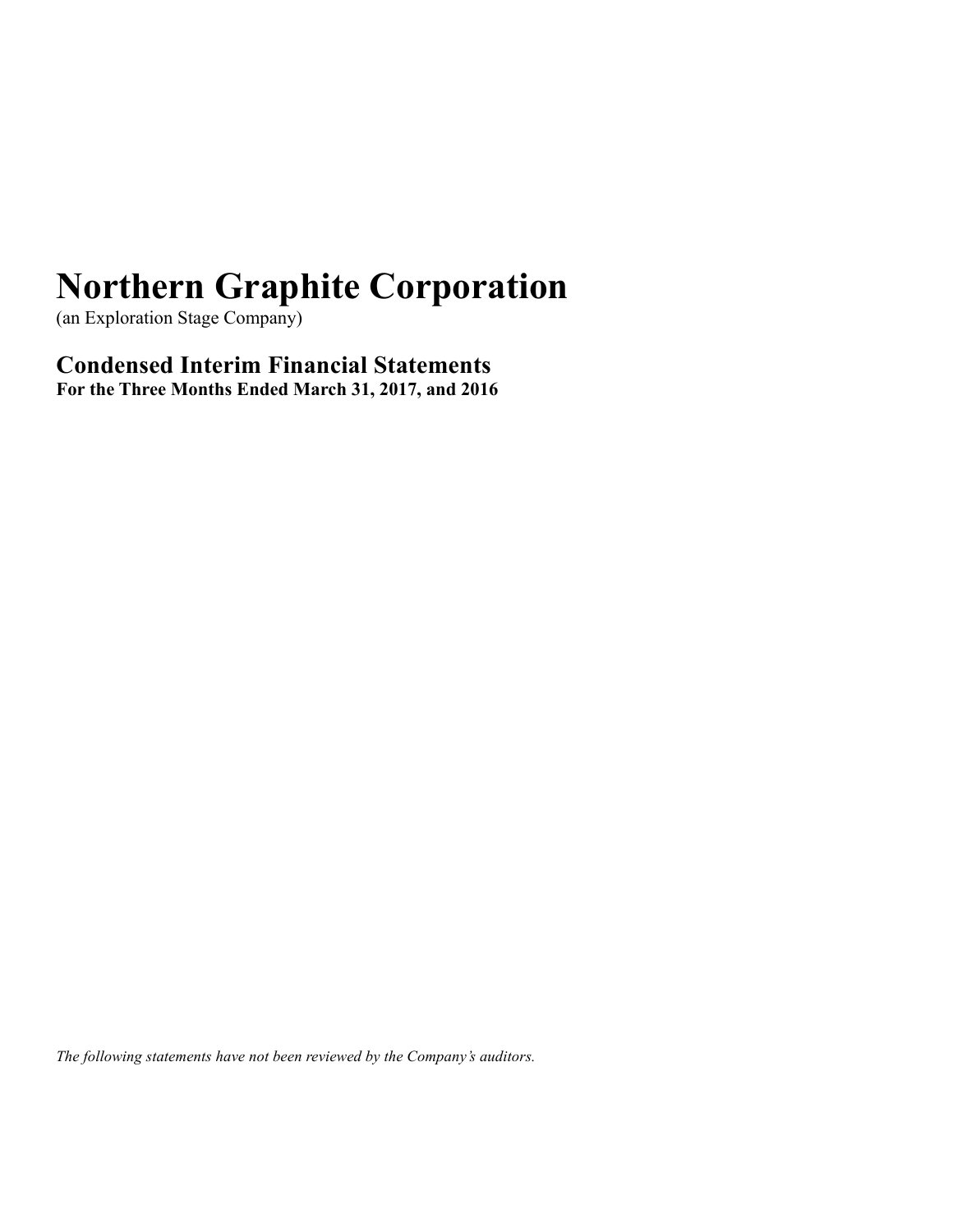## **Northern Graphite Corporation**

### (an exploration stage company)

## **Condensed Interim Statements of Financial Position**

| (unaudited)                                       | As at          | As at        |
|---------------------------------------------------|----------------|--------------|
|                                                   | March 31       | December 31  |
|                                                   | 2017           | 2016         |
|                                                   | S              | \$           |
|                                                   | (unaudited)    |              |
| <b>Assets</b>                                     |                |              |
| Current                                           |                |              |
| Cash and cash equivalents                         | 2,840,522      | 705,577      |
| HST receivable                                    | 11,389         | 16,434       |
| Prepaid expenses and deposits                     | 65,325         | 45,478       |
|                                                   | 2,917,236      | 767,489      |
| Reclamation deposit (note 11)                     | 815,689        | 815,689      |
| Property and equipment (note 4)                   | 242,936        | 252,579      |
| Exploration and evaluation assets (note 5)        | 11,620,250     | 11,569,893   |
|                                                   | 15,596,111     | 13,405,650   |
| <b>Liabilities</b>                                |                |              |
| <b>Current</b>                                    |                |              |
| Accounts payable and accrued liabilities (note 9) | 58,812         | 75,306       |
|                                                   |                |              |
| Reclamation and close down provision (note 11)    | 327,110        | 327,110      |
|                                                   | 385,922        | 402,416      |
| <b>Shareholders' equity</b>                       |                |              |
| Share capital (note 6)                            | 23, 207, 358   | 21,459,258   |
| Warrants (note 6)                                 | 688,541        | 116,833      |
| Contributed surplus (note 6)                      | 2,950,164      | 2,907,743    |
| Retained deficit                                  | (11, 635, 874) | (11,480,600) |
| Total shareholders' equity                        | 15,210,189     | 13,003,234   |
|                                                   |                |              |
| Total liabilities and shareholders' equity        | 15,596,111     | 13,405,650   |

*The accompanying notes are an integral part of these condensed interim financial statements* 

#### **Approved by the Board of Directors and authorized for issue on May12, 2017**

| (signed) Gregory Bowes | (signed) Donald Christie |
|------------------------|--------------------------|
| <b>Director</b>        | Director                 |